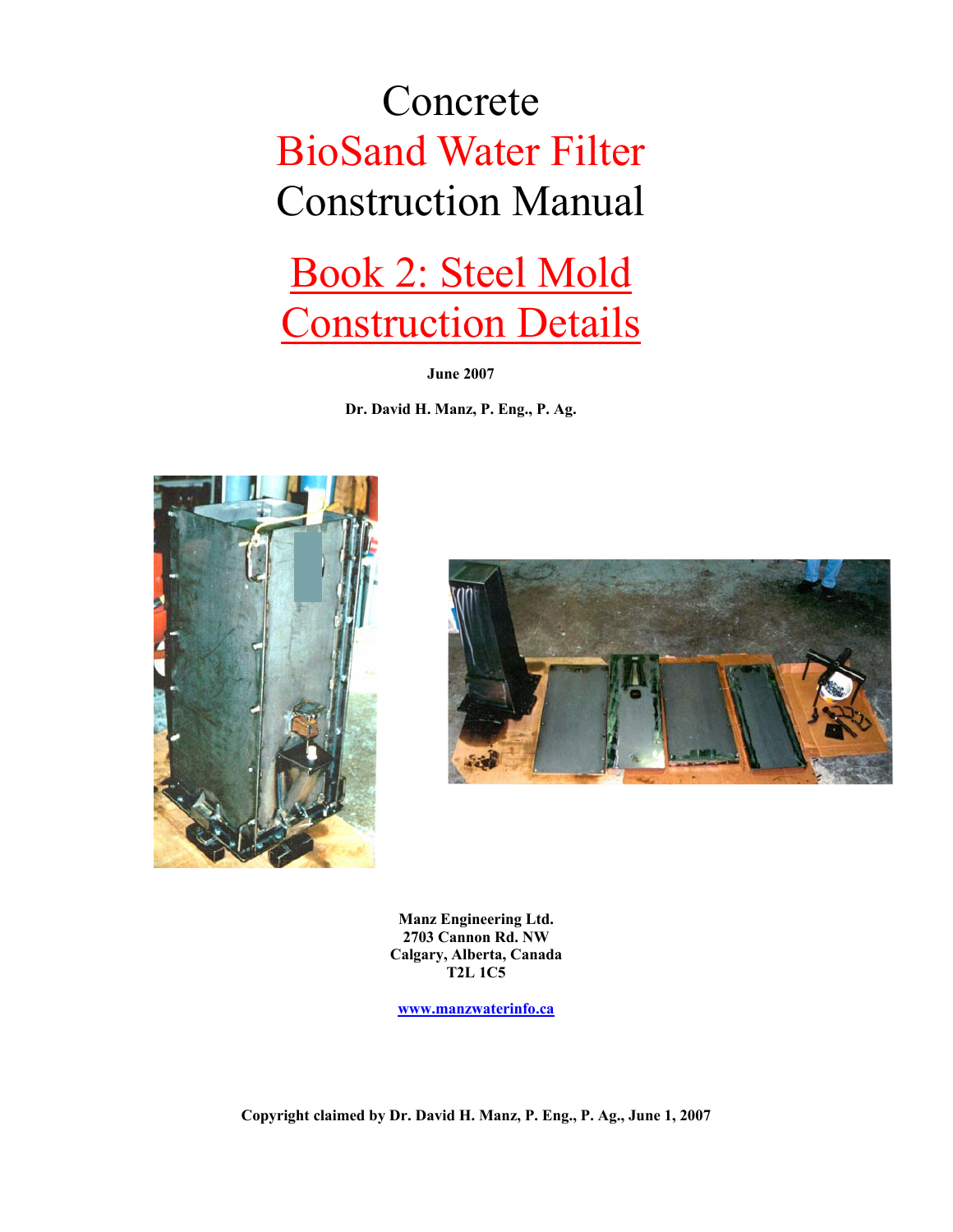1. Front panel laying on its back.

2 – 3 .Details of 'nose' outside the front panel.

- 4. Inside of front panel. (Note opening for nose.) 5. Hole for pin location of standpipe not used.
- 6. Details of 'nose' inside the front panel.

- 7. Top of 'nose'.
- 8. Looking into bottom of 'nose'.

(Note that the bottom of the front panel is identical to the bottom of the back panel.)









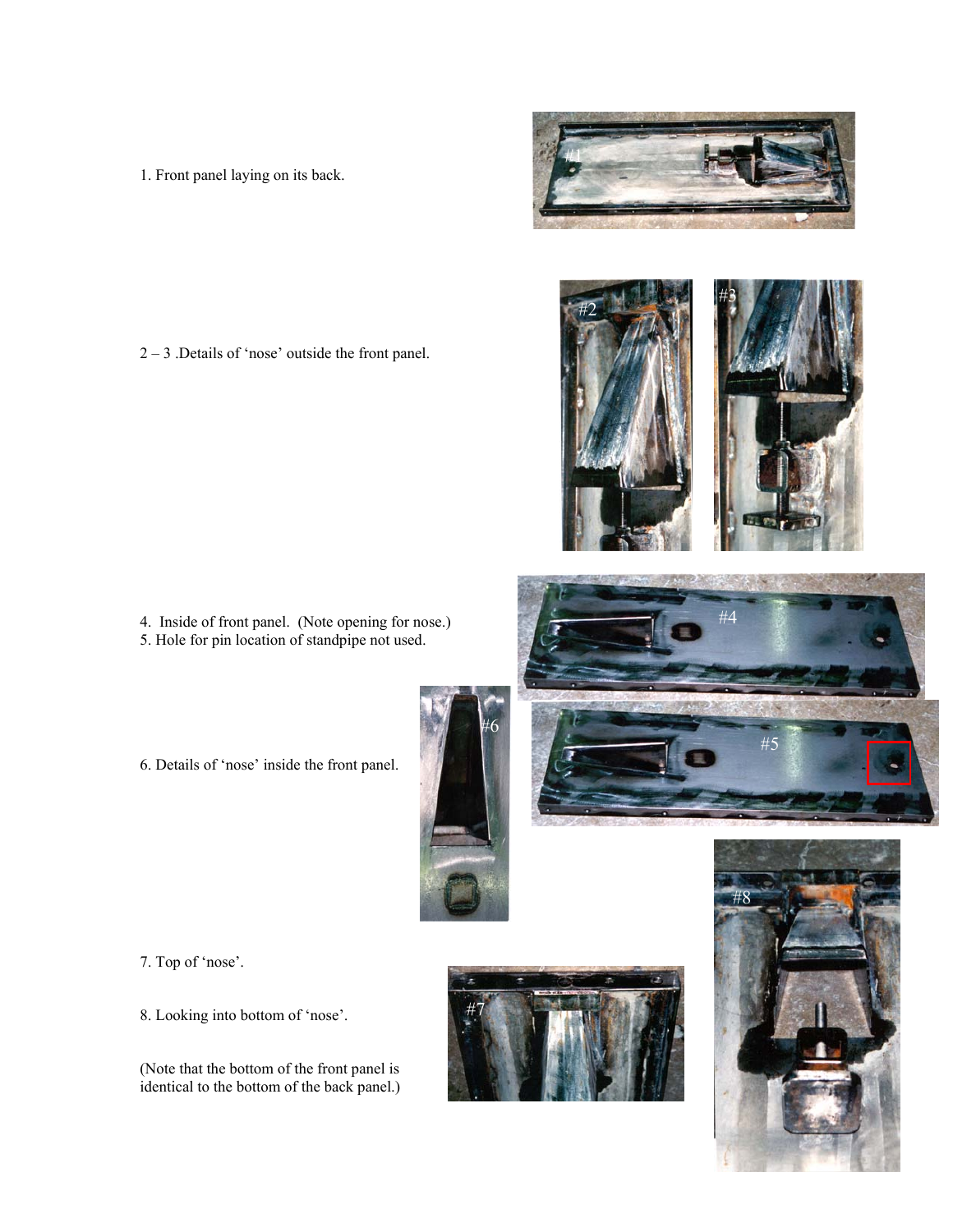9. Location of 'nose' plate.

.



10-11. Details of 'nose' plate.





#11

12-13. Use of 'nose' plate to locate and hold outlet pipe





14-16. Details of nose plate locating bolt.



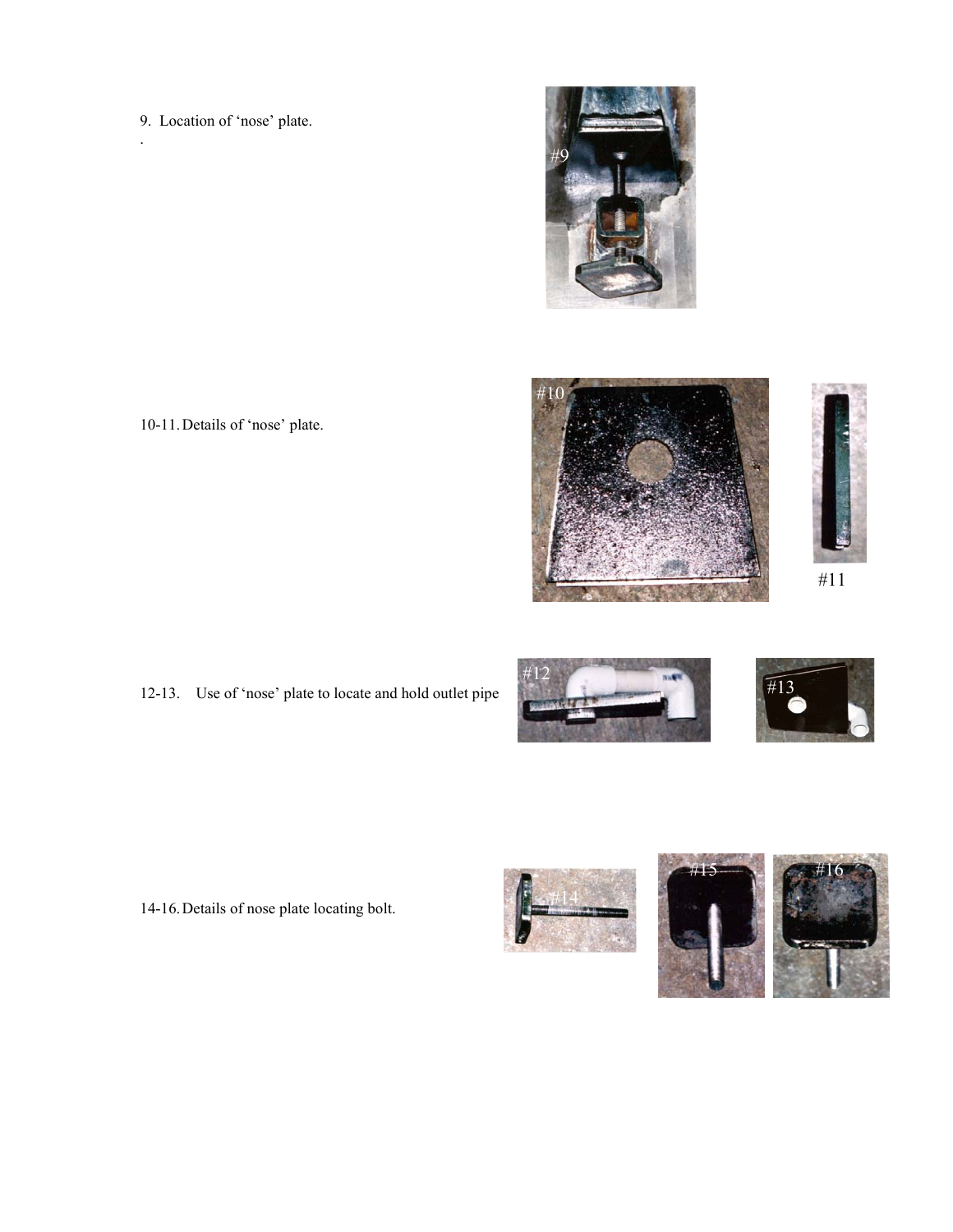- 17 -21. Details of left side panel.
- 17. Outside of left panel.
- 18. Bottom of outside of left panel (looking down).
- 19. Bottom of outside of left panel (looking up).
- 20. Bottom of outside of left panel (looking from side).
- 21. Inside of left panel.









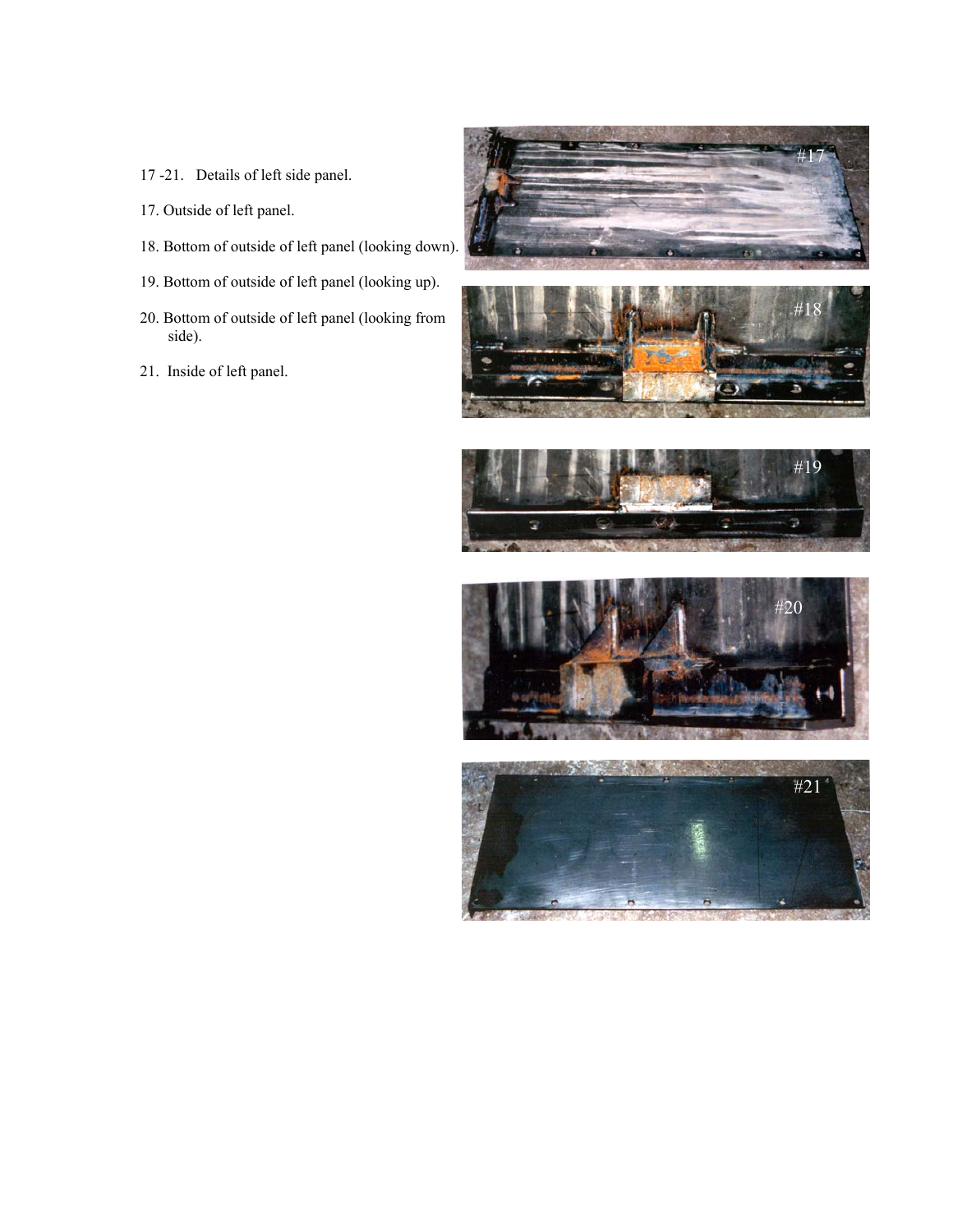- 22 -27. Details of back panel.
- 22. Outside of back panel. (Note angle iron Support up the sides.)
- 23. Bottom of the outside of back panel.
- 24. Bottom of the outside of back panel.
- 25. Top of the outside of back panel.
- 26. Inside of back panel.
- 27 Bottom of the outside of back panel.











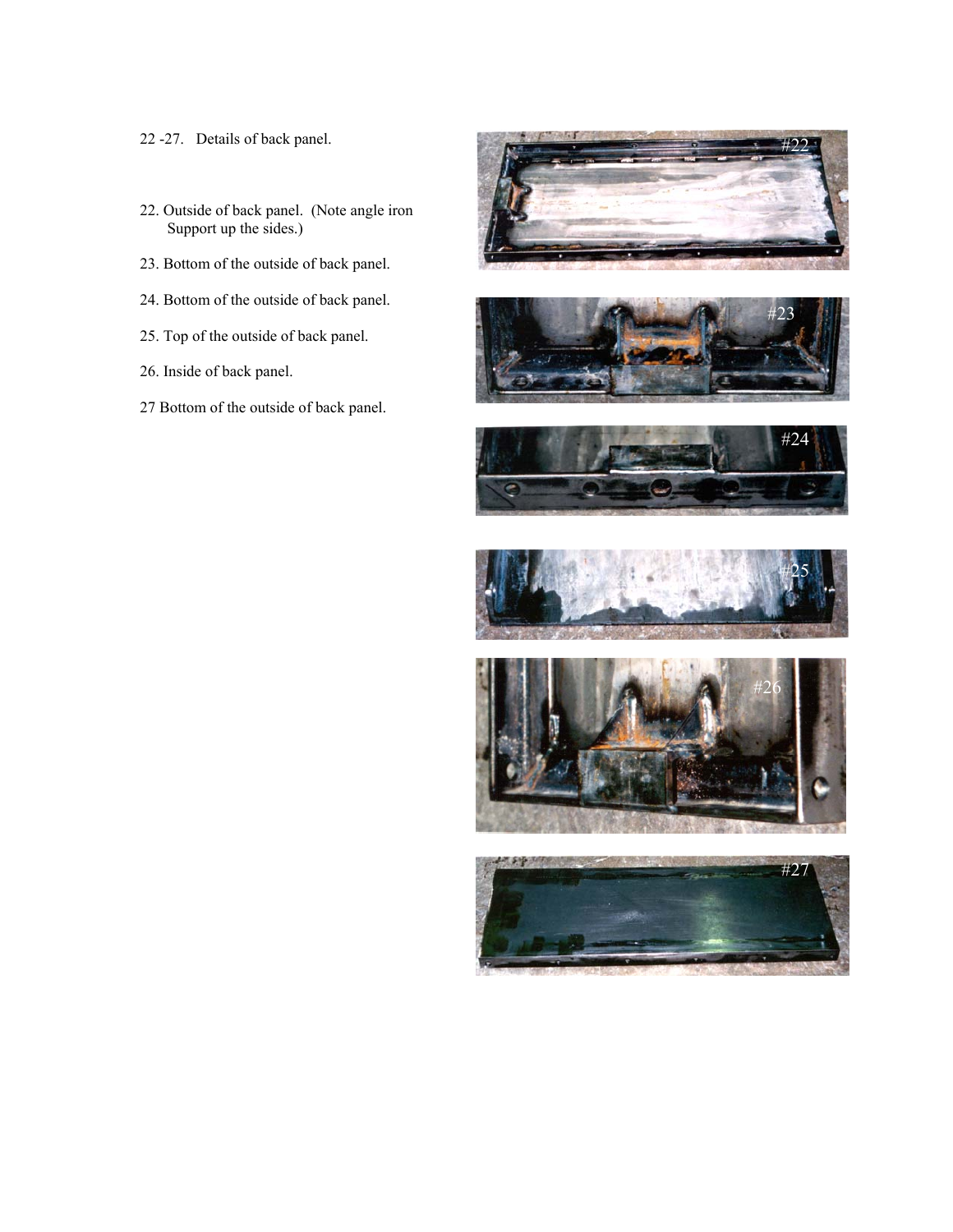28 - 31. Details of right panel.

28. Outside of left panel.

29. Bottom of outside of left panel.

#30

30. Bottom of outside of left panel.



31. Inside of the left panel.

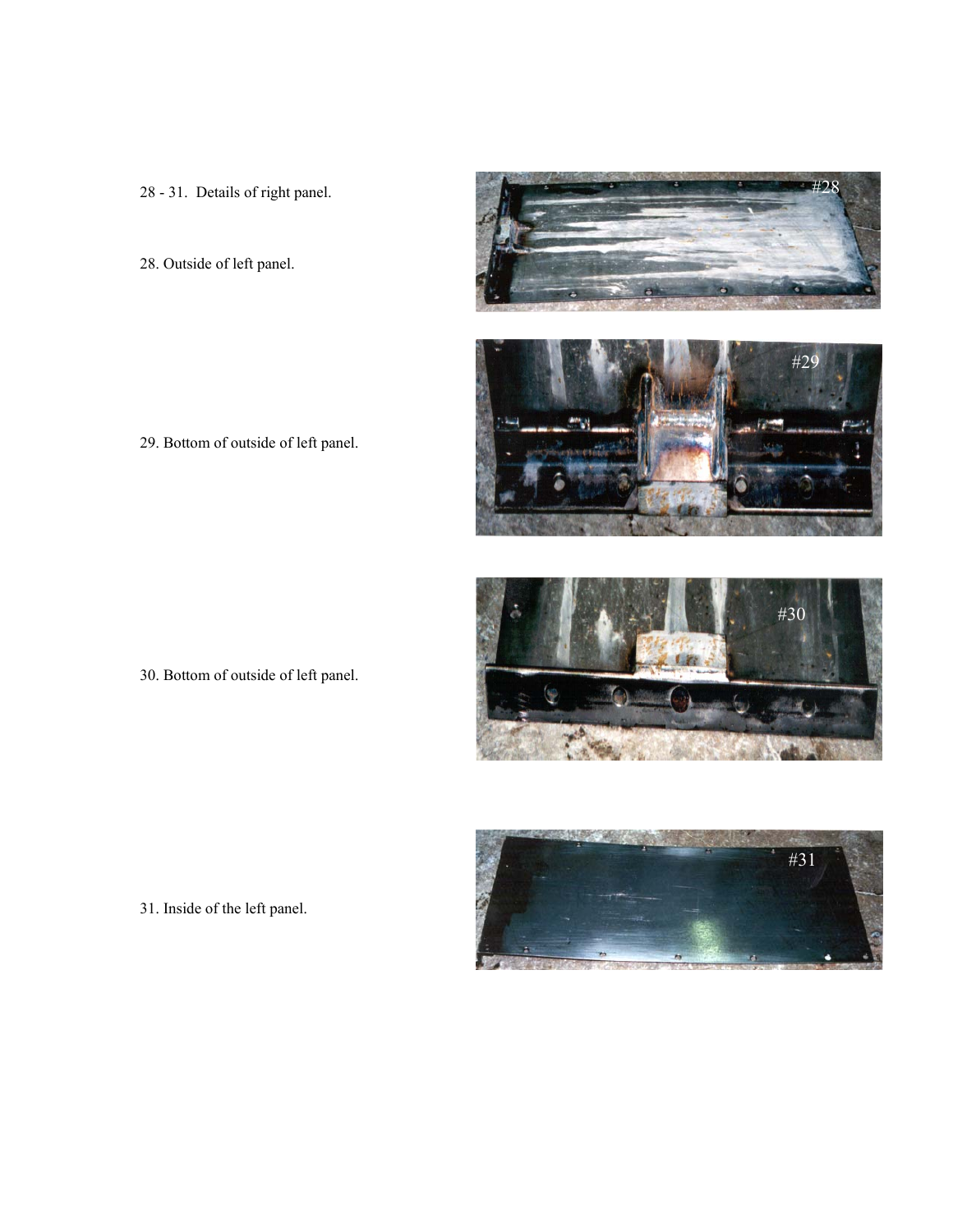32. Interior of mold. Note taper and polished surface. Mold is sitting on its base.



33. Base of mold. Note change in width.





- 347. Details of foot at bottom of interior mold.
- 35. Close-up of foot on interior mold looking down.
- 36. Close-up of foot on interior mold looking up from below.

#35

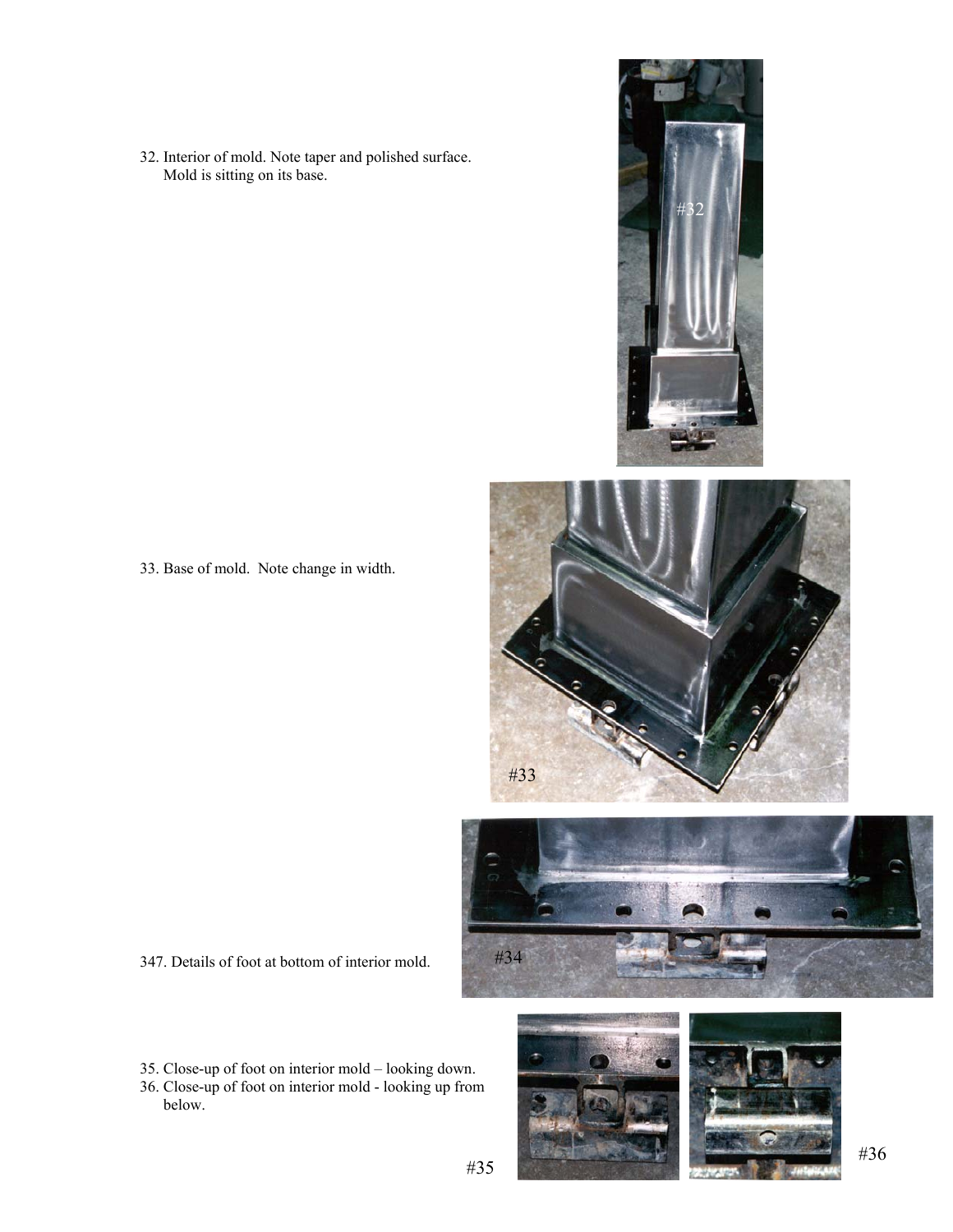- 37. Foot on the bottom of the interior mold.
- 38. Details of bolt welded to centre of foot.







39. Side view of foot on bottom of interior mold.



- 
- 43 44. Details of puller bolt.
- 45. Assembled puller bolt and puller.